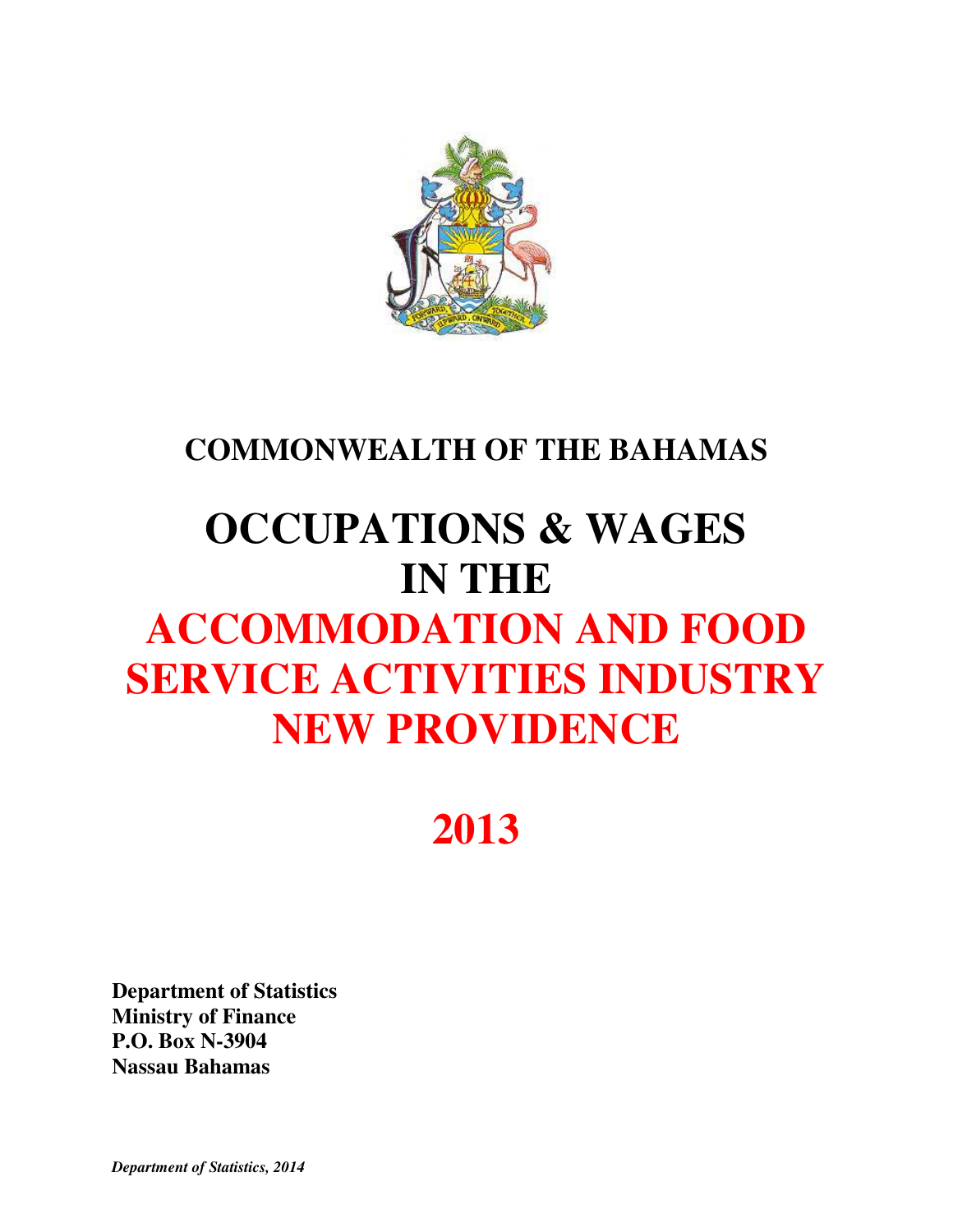#### **F O R E W O R D**

This report provides data on persons employed in the Accommodation and Food Service Activities Industry in New Providence. The report contains information on occupation, sex; average hours worked and average basic wages per week for the year 2013. The information provided in the document was obtained from an administrative data source of leading Accommodation and Food Service Activities establishments which account for approximately fifty percent (50%) of total employment in these establishments operating in New Providence in 2013. Though limited in this respect, the results do provide valuable information on occupations, average basic wages (not including mandatory and other gratuities for tip category workers) and average hours worked in the Accommodation and Food Service Activities sector.

This report, previously named the **'Occupations & Wages Report in the Hotel Industry'** was renamed in 2011 to **'Occupations & Wages in the Accommodation and Food Service Activities Industry** to comply with revised industrial classification outlined in the International Industrial Classification of All Economic Activities (ISIC 2008). Up to 2012, this report provided data for All Bahamas, New Providence and Grand Bahama and The Family Islands. However, this 2013 report provides data only for New Providence.. The Department of Statistics wishes to acknowledge the valuable cooperation and assistance of participating agencies such as the Department of Labour, The Bahamas Hotel Employers' Association (BHEA) and the Bahamas Hotel Catering & Allied Workers Union (BHC & AWU).

We gratefully acknowledge the assistance and contribution of the staff of the Labour Market Information Unit for the preparation of this report and the web administrator responsible for mounting it on the department's web-site.

Kelsie Dorsett **Director** Department of Statistics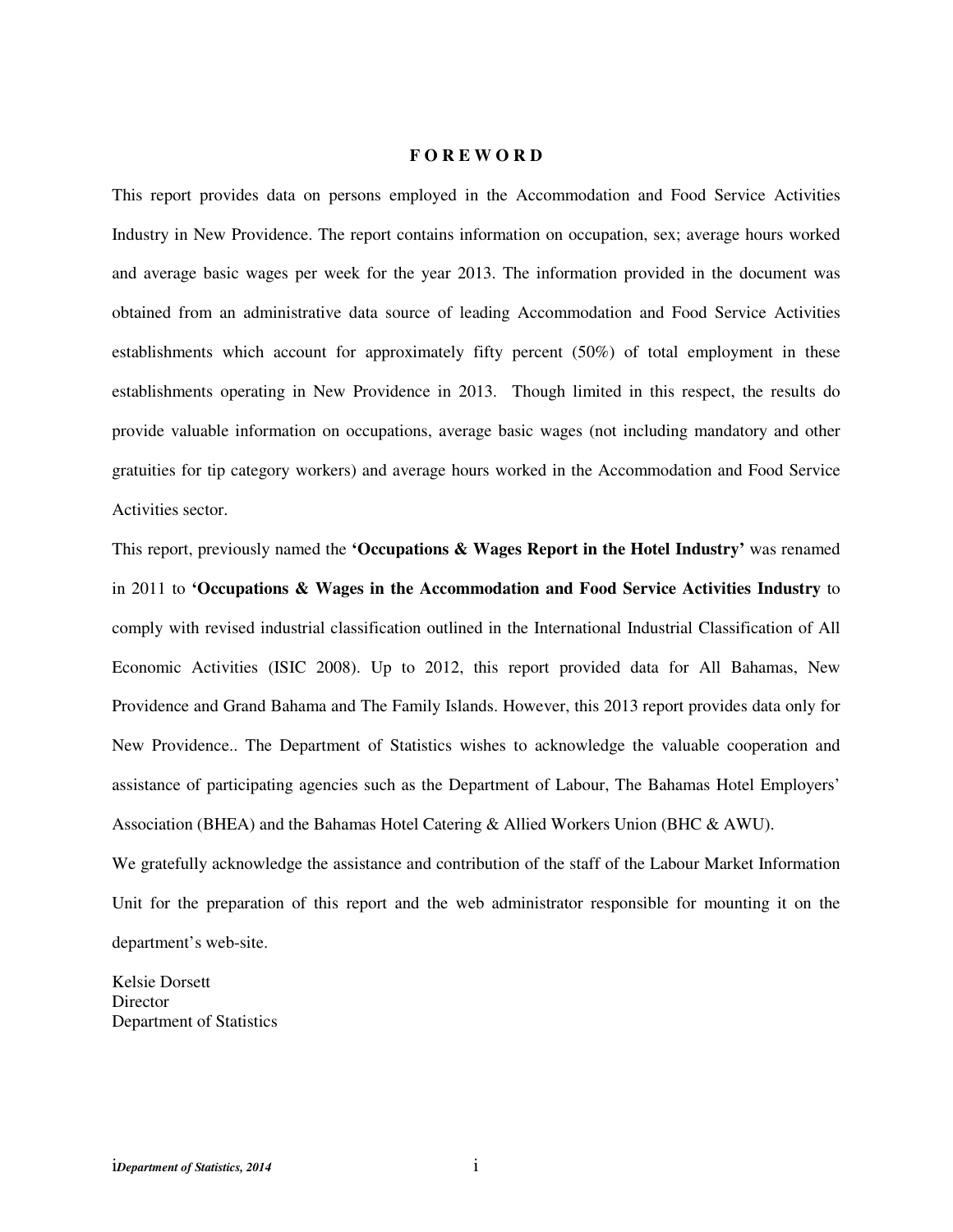## TABLE OF CONTENTS

|                          |                                                                                                                                                                                                        | PAGE NO.       |
|--------------------------|--------------------------------------------------------------------------------------------------------------------------------------------------------------------------------------------------------|----------------|
| Foreword                 |                                                                                                                                                                                                        | $\mathbf{i}$   |
| <b>Table of Contents</b> |                                                                                                                                                                                                        | ii             |
| Data Highlights          |                                                                                                                                                                                                        | $iii - v$      |
| Table 1                  | Percentage Distribution of Employed Persons<br>in the Accommodation And Food Service<br><b>Activities Industry by Occupational Group</b><br>and Sex - New Providence: 2013                             | $\mathbf{1}$   |
| Table 2                  | Employed Persons in the Accommodation<br>And Food Service Activities Industry<br>by Occupational Group, Sex and<br>Average Wage per Week –<br>New Providence: 2013 & 2012                              | $\overline{2}$ |
| Table 3                  | Employed Persons in the Accommodation<br>And Food Service Activities Industry<br>By Occupational Group, Sex, Actual and<br>Percentage Change in Average Wage per<br>Week - New Providence: 2013 & 2012 | 3              |
| Table 4                  | Employed Persons in the Accommodation<br>And Food Service Activities Industry by<br>Occupation, Sex, Average Hours Worked and<br>Average Wage per Week -<br>New Providence: 2013                       | $4 - 8$        |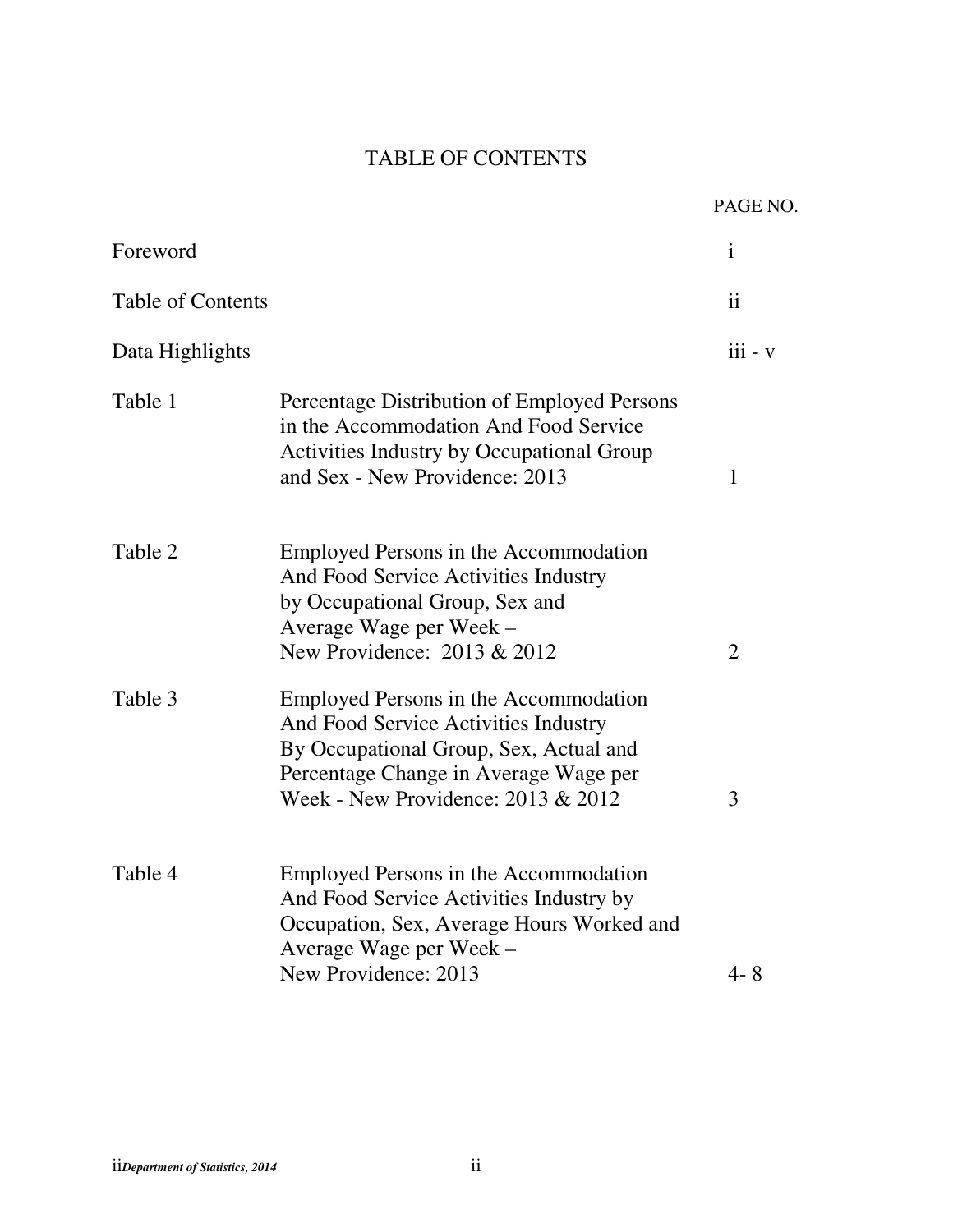### **DATA HIGHLIGHTS**

**In 2013 the number of workers in the Accommodation and Food Service Activities Industry in New Providence decreased by .5%. This had a negative effect on average weekly wages which declined by 11.1%** 

**The data for 2013 show that for males, the overall average weekly wage decreased by \$56 over 2012. The average wage declined in most of the occupational groups with the largest decrease being in the Managerial group, \$425. Three of the occupational groups experienced an increase in their average wages; Service and Sales Workers \$6, Skilled Agriculture and Fishery Workers \$6 and Plant and Machine Operators and Assemblers, \$3.** 

**For females, the decrease in average wage was less severe, \$31. This decrease ranged from \$216 in the Managers group to \$5 in the Elementary occupations category. An increase of \$3 occurred in the Plant and Machine Operators and Assemblers occupational group.** 

**Professionals, Science and Engineering Professionals earned the highest average weekly wage of \$545 per week, which was \$52 less than their average in 2012. In 2013 the lowest average weekly wage, \$236, was earned in the Elementary Occupational Group.** 

**Within the Industry both males and females worked an average of 39 hours per week.** 

**Service and Sales Workers was the largest occupational group, accounting for 35% of all workers in 2013.**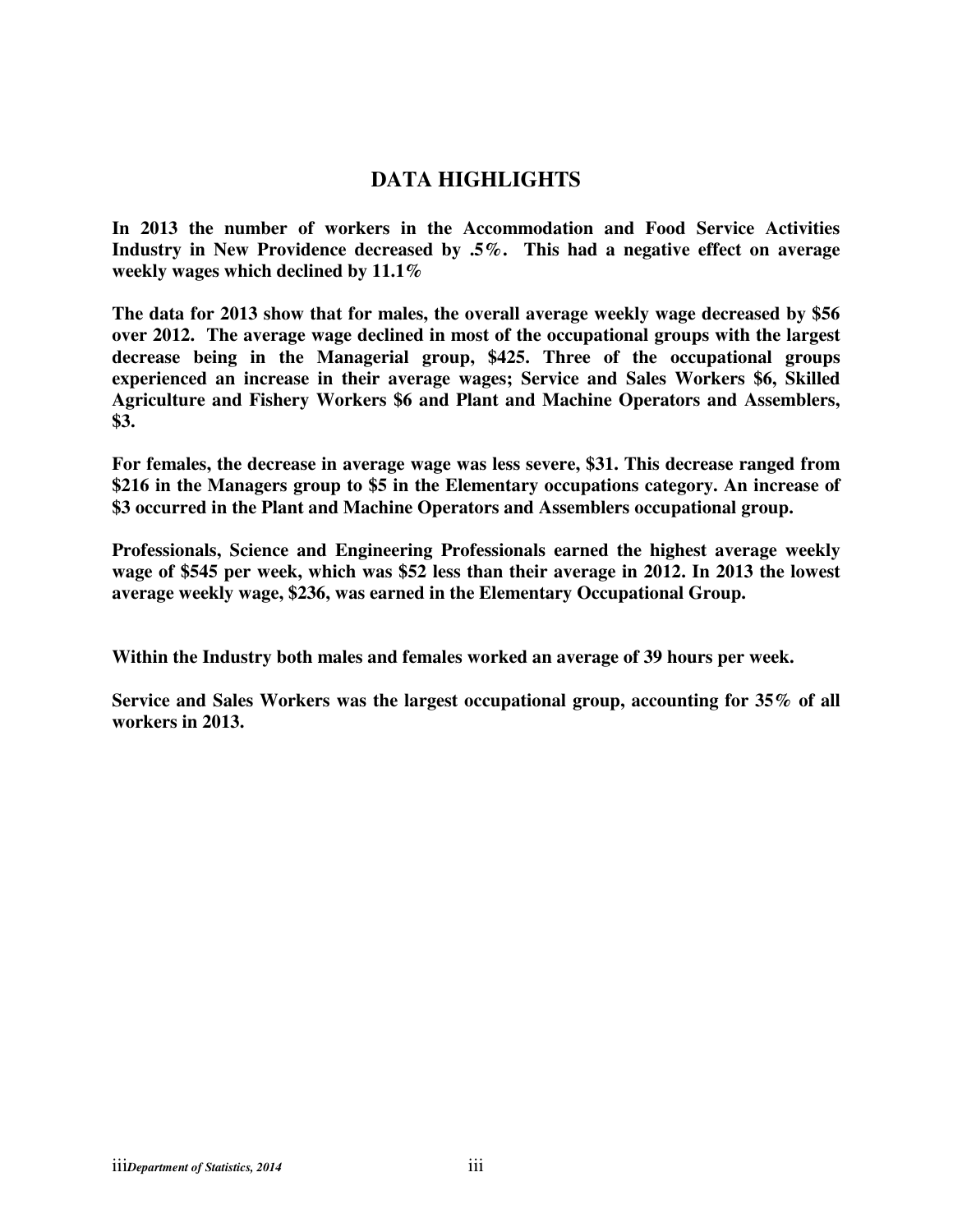#### **DATA HIGHLIGHTS**

#### **OCCUPATIONS AND WAGES IN THE ACCOMMODATION AND FOOD SERVICE ACTIVITIES INDUSTRY NUMBER OF EMPLOYED PERSONS AND AVERAGE WAGE PER WEEK BY ISLAND AND SEX**

**1999 - 2013** 

| <b>EMPLOYED PERSONS</b> |       |        |        |        |        |        |        |        |        |        |        |
|-------------------------|-------|--------|--------|--------|--------|--------|--------|--------|--------|--------|--------|
| IN THE HOTEL INDUSTRY   | 1999  | 2000   | 2001   | 2002   | 2003   | 2004   | 2005   | 2006   | 2007   | 2008   | 2009   |
|                         |       |        |        |        |        |        |        |        |        |        |        |
| <b>ALL BAHAMAS</b>      |       |        |        |        |        |        |        |        |        |        |        |
| <b>TOTAL</b>            | 9,785 | 10,365 | 10,643 | 10,208 | 11,369 | 12,022 | 12,023 | 11,950 | 13,440 | 12,630 | 11,681 |
| <b>MALE</b>             | 4,873 | 5,081  | 5,118  | 4,963  | 5,423  | 5,745  | 5,728  | 5,667  | 6,313  | 5,947  | 5,610  |
| <b>FEMALE</b>           | 4,912 | 5,284  | 5,525  | 5,245  | 5,946  | 6,277  | 6,295  | 6,283  | 7,127  | 6,683  | 6,071  |
|                         |       |        |        |        |        |        |        |        |        |        |        |
| <b>NEW PROVIDENCE</b>   |       |        |        |        |        |        |        |        |        |        |        |
| <b>TOTAL</b>            | 7,996 | 8,781  | 9,097  | 9,045  | 10,176 | 9,812  | 10,020 | 10,823 | 12,356 | 11,619 | 10,895 |
| <b>MALE</b>             | 3,976 | 4,311  | 4,375  | 4,390  | 4,881  | 4,776  | 4,844  | 5,233  | 5,884  | 5,564  | 5,282  |
| <b>FEMALE</b>           | 4,020 | 4,470  | 4,722  | 4,655  | 5,295  | 5,036  | 5,176  | 5,590  | 6,472  | 6,055  | 5,613  |
|                         |       |        |        |        |        |        |        |        |        |        |        |
| <b>GRAND BAHAMA AND</b> |       |        |        |        |        |        |        |        |        |        |        |
| THE FAMILY ISLANDS      |       |        |        |        |        |        |        |        |        |        |        |
| <b>TOTAL</b>            | 1,789 | 1,584  | 1,546  | 1,163  | 1,193  | 2,210  | 2,003  | 1,123  | 1,084  | 1,011  | 786    |
| <b>MALE</b>             | 896   | 770    | 743    | 573    | 542    | 969    | 884    | 433    | 429    | 383    | 328    |
| <b>FEMALE</b>           | 893   | 814    | 803    | 590    | 651    | 1,241  | 1,119  | 690    | 655    | 628    | 458    |
| <b>AVERAGE WAGE</b>     |       |        |        |        |        |        |        |        |        |        |        |
| <b>PER WEEK</b>         | 1999  | 2000   | 2001   | 2002   | 2003   | 2004   | 2005   | 2006   | 2007   | 2008   | 2009   |
|                         |       |        |        |        |        |        |        |        |        |        |        |
| <b>ALL BAHAMAS</b>      |       |        |        |        |        |        |        |        |        |        |        |
| <b>TOTAL</b>            | \$304 | \$312  | \$322  | \$347  | \$336  | \$335  | \$355  | \$342  | \$361  | \$359  | \$365  |
| <b>MALE</b>             | \$334 | \$340  | \$346  | \$374  | \$360  | \$362  | \$381  | \$366  | \$379  | \$375  | \$376  |
| <b>FEMALE</b>           | \$273 | \$284  | \$299  | \$321  | \$314  | \$310  | \$332  | \$320  | \$346  | \$344  | \$356  |
|                         |       |        |        |        |        |        |        |        |        |        |        |
| <b>NEW PROVIDENCE</b>   |       |        |        |        |        |        |        |        |        |        |        |
| <b>TOTAL</b>            | \$303 | \$310  | \$320  | \$346  | \$335  | \$341  | \$367  | \$351  | \$369  | \$365  | \$370  |
| <b>MALE</b>             | \$336 | \$337  | \$344  | \$371  | \$359  | \$368  | \$392  | \$373  | \$387  | \$380  | \$380  |
| <b>FEMALE</b>           | \$271 | \$283  | \$297  | \$322  | \$313  | \$316  | \$344  | \$329  | \$354  | \$351  | \$361  |
|                         |       |        |        |        |        |        |        |        |        |        |        |
| <b>GRAND BAHAMA AND</b> |       |        |        |        |        |        |        |        |        |        |        |
| THE FAMILY ISLANDS      |       |        |        |        |        |        |        |        |        |        |        |
| <b>TOTAL</b>            | \$305 | \$323  | \$336  | \$352  | \$343  | \$306  | \$298  | \$260  | \$270  | \$285  | \$300  |
| <b>MALE</b>             | \$327 | \$357  | \$360  | \$395  | \$372  | \$332  | \$320  | \$280  | \$278  | \$306  | \$315  |
| <b>FEMALE</b>           | \$282 | \$283  | \$313  | \$311  | \$318  | \$285  | \$280  | \$247  | \$264  | \$272  | \$290  |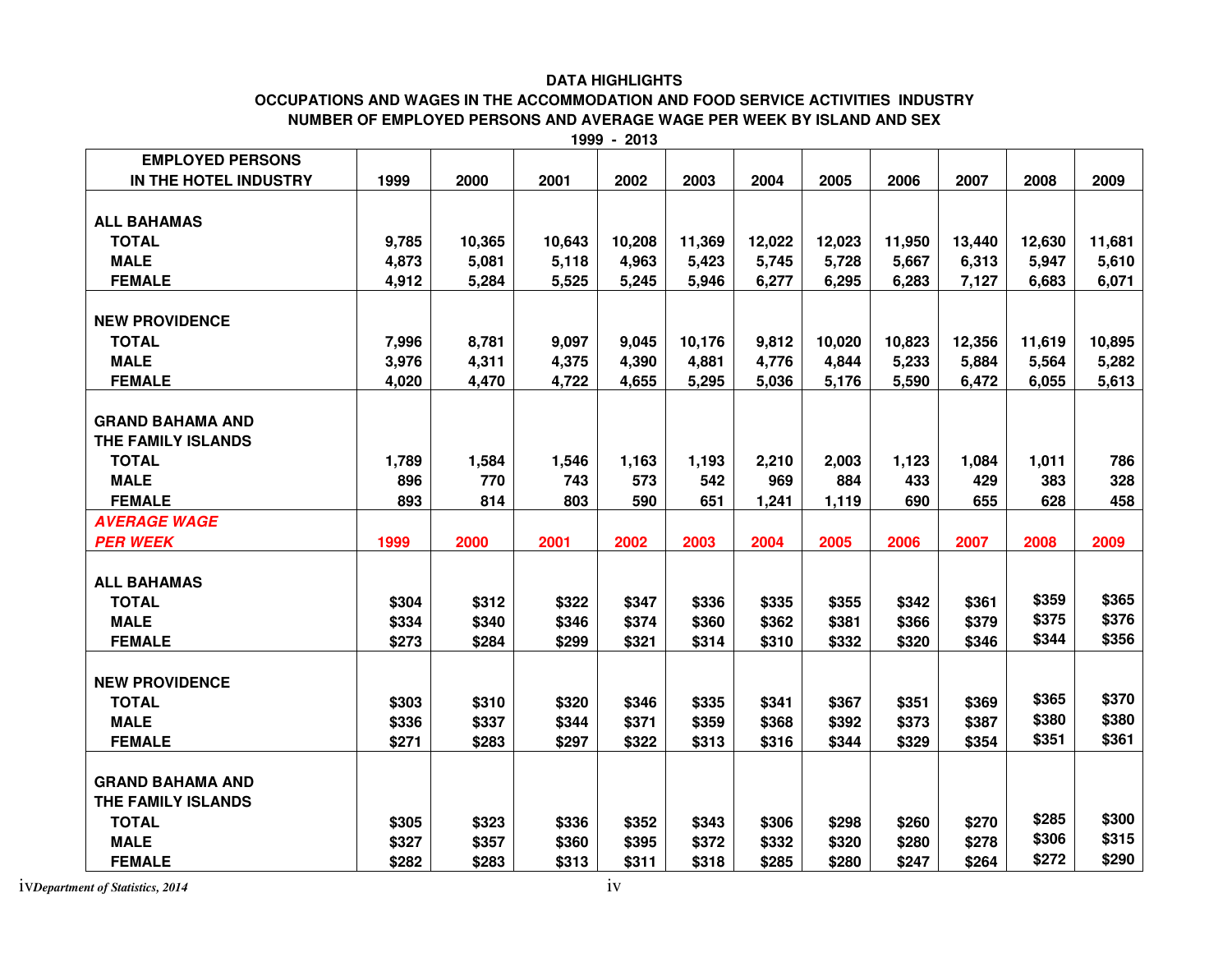#### **DATA HIGHLIHTS CONT'D**

#### **OCCUPATIONS AND WAGES IN THE ACCOMMODATION AND FOOD SERVICE ACTIVITIES INDUSTRY NUMBER O EMPLOYEED PERSONS AND AVERAGE WAGE PER WEEK BY ISLAND AND SEX**

| <b>EMPLOYED PERSONS</b> | 2010   | 2011   | 2012   | 2013   |
|-------------------------|--------|--------|--------|--------|
| IN THE HOTEL INDUSTRY   |        |        |        |        |
| <b>ALL BAHAMAS</b>      |        |        |        |        |
| <b>TOTAL</b>            | 11,746 | 11,802 | 11,651 | N/A    |
| <b>MALE</b>             | 5,968  | 5,600  | 5,616  | N/A    |
| <b>FEMALE</b>           | 5,778  | 6,202  | 6,035  | N/A    |
| <b>NEW PROVIDENCE</b>   |        |        |        |        |
| <b>TOTAL</b>            | 10,946 | 11,243 | 11,041 | 10,981 |
| <b>MALE</b>             | 5,599  | 5,389  | 5,374  | 5,313  |
| <b>FEMALE</b>           | 5,347  | 5,854  | 5,667  | 5,668  |
| <b>GRAND BAHAMA AND</b> |        |        |        |        |
| THE FAMILY ISLANDS      |        |        |        |        |
| <b>TOTAL</b>            | 800    | 559    | 610    | N/A    |
| <b>MALE</b>             | 369    | 211    | 242    | N/A    |
| <b>FEMALE</b>           | 431    | 348    | 368    | N/A    |
| <b>AVERAGE WAGE</b>     |        |        |        |        |
| <b>PER WEEK</b>         | 2010   | 2011   | 2012   | 2013   |
|                         |        |        |        |        |
| <b>ALL BAHAMAS</b>      |        |        |        |        |
| <b>TOTAL</b>            | \$370  | \$385  | \$383  | N/A    |
| <b>MALE</b>             | \$376  | \$399  | \$396  | N/A    |
| <b>FEMALE</b>           | \$364  | \$372  | \$371  | N/A    |
|                         |        |        |        |        |
| <b>NEW PROVIDENCE</b>   |        |        |        |        |
| <b>TOTAL</b>            | \$375  | \$388  | \$387  | \$344  |
| <b>MALE</b>             | \$381  | \$402  | \$400  | \$344  |
| <b>FEMALE</b>           | \$369  | \$376  | \$376  | \$345  |
|                         |        |        |        |        |
| <b>GRAND BAHAMA AND</b> |        |        |        |        |
| THE FAMILY ISLANDS      |        |        |        |        |
| <b>TOTAL</b>            | \$298  | \$307  | \$309  | N/A    |
| <b>MALE</b>             | \$290  | \$312  | \$319  | N/A    |
| <b>FEMALE</b>           | \$304  | \$304  | \$301  | N/A    |

 **1999 - 2013**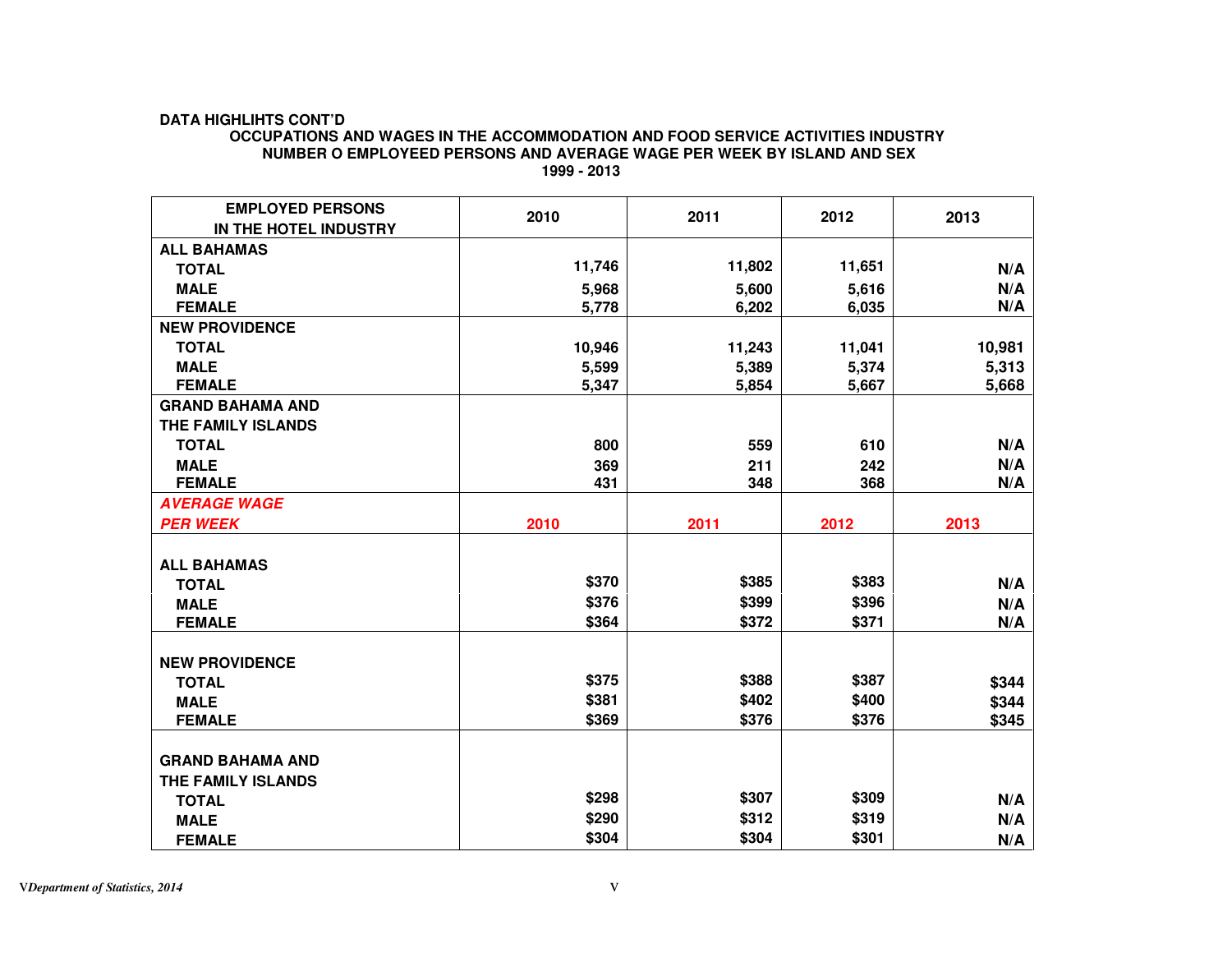### **Table 1**

## **PERCENTAGE DISTRIBUTION OF EMPLOYED PERSONS IN THE ACCOMMODATION AND FOOD SERVICE ACTIVITIES INDUSTRY BY OCCUPATIONAL GROUP AND SEX - NEW PROVIDENCE: 2013**

|                                                                | <b>TOTAL</b> | <b>MALE</b> | <b>FEMALE</b> | <b>SEX</b>  |                     |  |
|----------------------------------------------------------------|--------------|-------------|---------------|-------------|---------------------|--|
| <b>OCCUPATIONAL GROUP</b>                                      | %            | $\%$        | $\%$          |             | <b>DISTRIBUTION</b> |  |
|                                                                |              |             |               | <b>MALE</b> | <b>FEMALE</b>       |  |
| <b>TOTAL</b>                                                   | 100%         | 100%        | 100%          | 48%         | 52%                 |  |
| <b>MANAGERS</b>                                                | 12%          | 12%         | 12%           | 48%         | 52%                 |  |
| PROFESSIONALS, SCIENCE AND<br><b>ENGINEERING PROFESSIONALS</b> | 3%           | 3%          | 3%            | 50%         | 50%                 |  |
| <b>TECHNICIANS AND ASSOCIATE</b><br><b>PROFESSIONALS</b>       | 9%           | 10%         | 8%            | 54%         | 46%                 |  |
| <b>CLERICAL SUPPORT WORKERS</b>                                | 9%           | 7%          | 10%           | 40%         | 60%                 |  |
| SERVICE AND SALES WORKERS                                      | 35%          | 31%         | 39%           | 42%         | 58%                 |  |
| SKILLED AGRICULTURE AND FISHERY<br><b>WORKERS</b>              | 1%           | 1%          | 0%            | 78%         | 22%                 |  |
| <b>CRAFT AND RELATED TRADE WORKERS</b>                         | 4%           | 7%          | 1%            | 86%         | 14%                 |  |
| PLANT AND MACHINE OPERATORS AND<br><b>ASSEMBLERS</b>           | 2%           | 1%          | 2%            | 64%         | 36%                 |  |
| ELEMENTARY OCCUPATIONS                                         | 25%          | 27%         | 24%           | 52%         | 48%                 |  |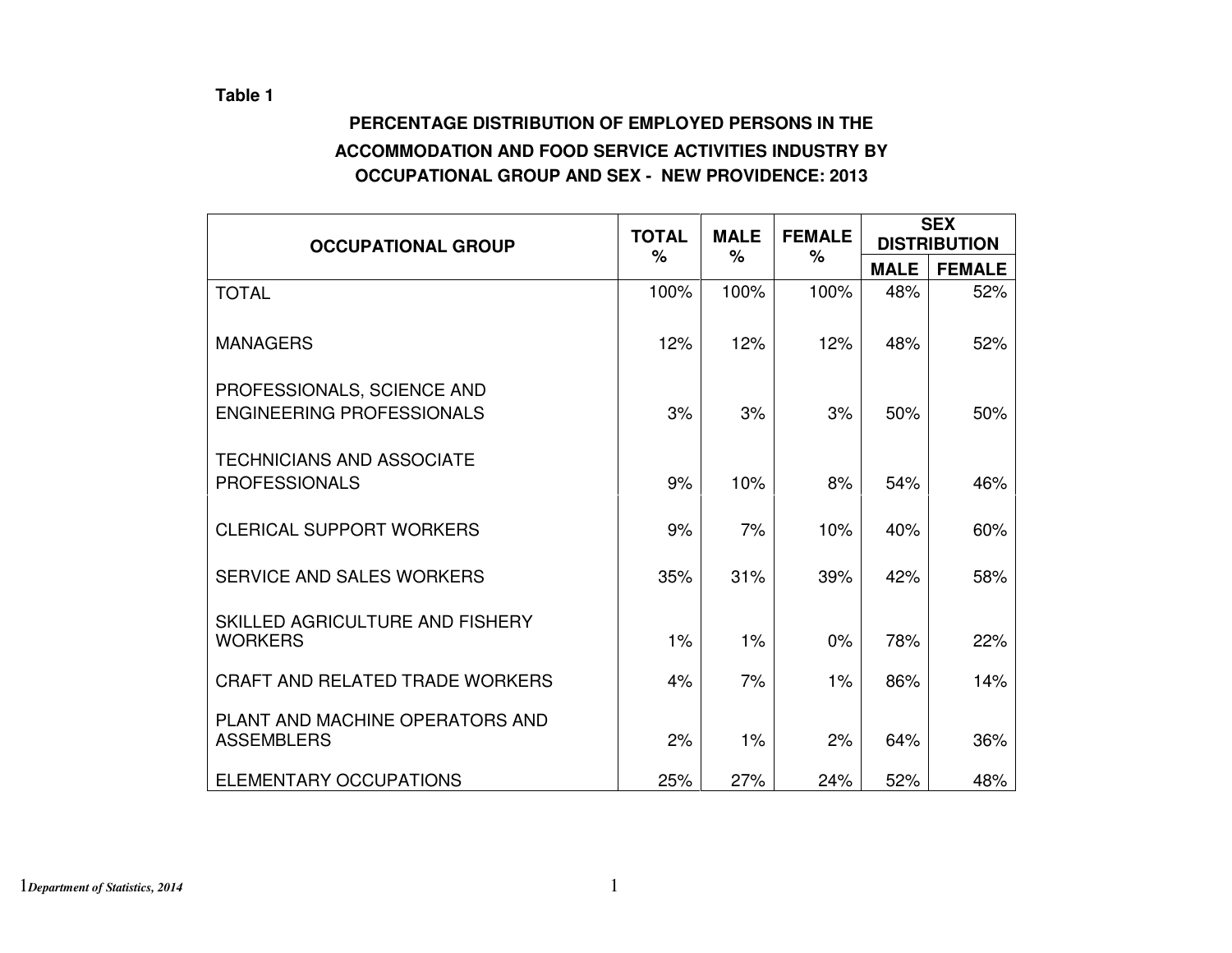#### **EMPLOYED PERSONS IN THE ACCOMMODATION AND FOOD SERVICE ACTIVITIES INDUSTRY BY OCCUPATIONAL GROUP, SEX AND AVERAGE WAGE PER WEEK - NEW PROVIDENCE: 2013 & 2012**

|                                           |                | 2013           |                | 2012           |                |                |  |
|-------------------------------------------|----------------|----------------|----------------|----------------|----------------|----------------|--|
|                                           | <b>TOTAL</b>   | <b>MALE</b>    | <b>FEMALE</b>  | <b>TOTAL</b>   | <b>MALE</b>    | <b>FEMALE</b>  |  |
| <b>OCCUPATIONAL GROUP</b>                 | <b>AVERAGE</b> | <b>AVERAGE</b> | <b>AVERAGE</b> | <b>AVERAGE</b> | <b>AVERAGE</b> | <b>AVERAGE</b> |  |
|                                           | <b>WAGE</b>    | <b>WAGE</b>    | <b>WAGE</b>    | <b>WAGE</b>    | <b>WAGE</b>    | <b>WAGE</b>    |  |
|                                           | <b>PER</b>     | <b>PER</b>     | <b>PER</b>     | <b>PER</b>     | <b>PER</b>     | <b>PER</b>     |  |
|                                           | <b>WEEK</b>    | <b>WEEK</b>    | <b>WEEK</b>    | <b>WEEK</b>    | <b>WEEK</b>    | <b>WEEK</b>    |  |
| <b>TOTAL</b>                              | \$344          | \$344          | \$345          | \$387          | \$400          | \$376          |  |
| <b>MANAGERS</b>                           | \$515          | \$489          | \$539          | \$829          | \$914          | \$755          |  |
| PROFESSIONALS, SCIENCE AND                |                |                |                |                |                |                |  |
| ENGINEERING PROFESSIONALS                 | \$545          | \$542          | \$550          | \$597          | \$595          | \$599          |  |
| TECHNICIANS AND ASSOCIATE                 |                |                |                |                |                |                |  |
| <b>PROFESSIONALS</b>                      | \$455          | \$427          | \$487          | \$497          | \$501          | \$493          |  |
| <b>CLERICAL SUPPORT WORKERS</b>           | \$388          | \$376          | \$396          | \$397          | \$395          | \$397          |  |
| SERVICE AND SALES WORKERS                 | \$300          | \$295          | \$304          | \$299          | \$289          | \$306          |  |
| SKILLED AGRICULTURE AND<br><b>FISHERY</b> |                |                |                |                |                |                |  |
| <b>WORKERS</b>                            | \$364          | \$355          | \$397          | \$359          | \$349          | \$419          |  |
| <b>CRAFT AND RELATED TRADE</b>            |                |                |                |                |                |                |  |
| <b>WORKERS</b>                            | \$435          | \$447          | \$365          | \$445          | \$450          | \$399          |  |
| PLANT AND MACHINE OPERATORS               |                |                |                |                |                |                |  |
| AND ASSEMBLERS                            | \$314          | \$352          | \$293          | \$310          | \$349          | \$290          |  |
| ELEMENTARY OCCUPATIONS                    | \$236          | \$248          | \$224          | \$242          | \$255          | \$229          |  |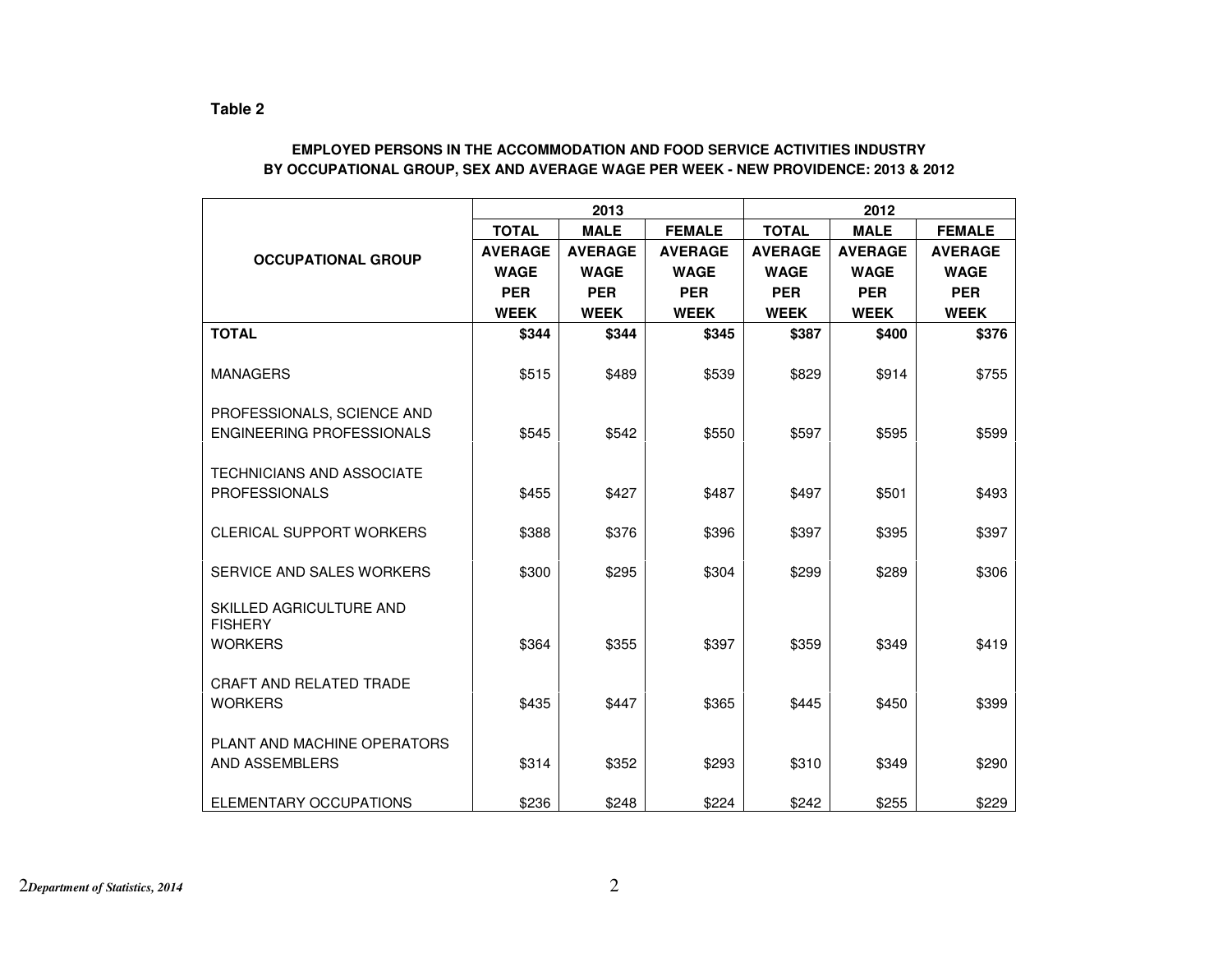**Table 3** 

#### **EMPLOYED PERSONS IN THE ACCOMMODATION AND FOOD SERVICE ACTIVITIES INDUSTRY BY OCCUPATIONAL GROUP, SEX, ACTUAL AND PERCENTAGE CHANGE IN AVERAGE WAGE PE WEEK, NEW PROVIDENCE: 2013 & 2012**

|                                                          | <b>TOTAL</b>                  |       | <b>CHANGE</b> |                                 |                 | <b>MALE</b>                   | <b>CHANGE</b> |        |       | <b>FEMALE</b>                 | <b>CHANGE</b> |        |
|----------------------------------------------------------|-------------------------------|-------|---------------|---------------------------------|-----------------|-------------------------------|---------------|--------|-------|-------------------------------|---------------|--------|
| <b>OCCUPATIONAL GROUP</b>                                | <b>AVERAGE</b><br><b>WAGE</b> |       | <b>ACTUAL</b> | $\%$                            |                 | <b>AVERAGE</b><br><b>WAGE</b> | <b>ACTUAL</b> | $\%$   |       | <b>AVERAGE</b><br><b>WAGE</b> | <b>ACTUAL</b> | $\%$   |
|                                                          | <b>PER WEEK</b>               |       |               |                                 | <b>PER WEEK</b> |                               |               |        |       | <b>PER WEEK</b>               |               |        |
|                                                          | 2013                          | 2012  |               |                                 | 2013            | 2012                          |               |        | 2013  | 2012                          |               |        |
| <b>TOTAL</b>                                             | \$344                         | \$387 | $-$39$        | 10%                             | \$344           | \$400                         | $-$ \$56      | $-14%$ | \$345 | \$376                         | $-$ \$31      | $-8%$  |
| <b>MANAGERS</b>                                          | \$515                         | \$829 | $-$ \$314     | $\overline{\phantom{a}}$<br>38% | \$489           | \$914                         | $-$ \$425     | $-46%$ | \$539 | \$755                         | $-$ \$216     | $-29%$ |
| PROFESSIONALS, SCIENCE<br><b>AND</b>                     |                               |       |               |                                 |                 |                               |               |        |       |                               |               |        |
| <b>ENGEERING PROFESSIONALS</b>                           | \$545                         | \$597 | $-$ \$52      | $-9%$                           | \$542           | \$595                         | $-$ \$53      | $-9%$  | \$550 | \$599                         | $-$ \$49      | $-8%$  |
| <b>TECHNICIANS AND ASSOCIATE</b><br><b>PROFESSIONALS</b> | \$455                         | \$497 | $-$ \$42      | $-8%$                           | \$427           | \$501                         | $-$74$        | $-15%$ | \$487 | \$493                         | $-$ \$6       | $-1%$  |
|                                                          |                               |       |               |                                 |                 |                               |               |        |       |                               |               |        |
| <b>CLERICAL SUPPORT WORKERS</b>                          | \$388                         | \$397 | $-$ \$9       | $-2%$                           | \$376           | \$395                         | $-$19$        | $-5%$  | \$396 | \$397                         | $-$1$         | $0\%$  |
| SERVICE AND SALES WORKERS                                | \$300                         | \$299 | \$1           | 0%                              | \$295           | \$289                         | \$6           | 2%     | \$304 | \$306                         | $-$ \$2       | $-1%$  |
| SKILLED AGRICULTURE AND FISHERY<br><b>WORKERS</b>        | \$364                         | \$359 | \$5           | 1%                              | \$355           | \$349                         | \$6           | 2%     | \$397 | \$419                         | $-$ \$22      | $-5%$  |
|                                                          |                               |       |               |                                 |                 |                               |               |        |       |                               |               |        |
| <b>CRAFT AND RELATED TRADE</b><br><b>WORKERS</b>         | \$435                         | \$445 | $-$10$        | $-2%$                           | \$447           | \$450                         | $-$ \$3       | $-1%$  | \$365 | \$399                         | $-$ \$34      | $-9%$  |
| PLANT AND MACHINE OPERATORS<br>AND ASSEMBLERS            | \$314                         | \$310 | \$4           | $1\%$                           | \$352           | \$349                         | \$3           | 1%     | \$293 | \$290                         | \$3           | 1%     |
|                                                          |                               |       |               |                                 |                 |                               |               |        |       |                               |               |        |
| ELEMENTARY OCCUPATIONS                                   | \$236                         | \$242 | $-$ \$6       | $-2%$                           | \$248           | \$255                         | $-$ \$7       | $-3%$  | \$224 | \$229                         | $-$ \$5       | $-2%$  |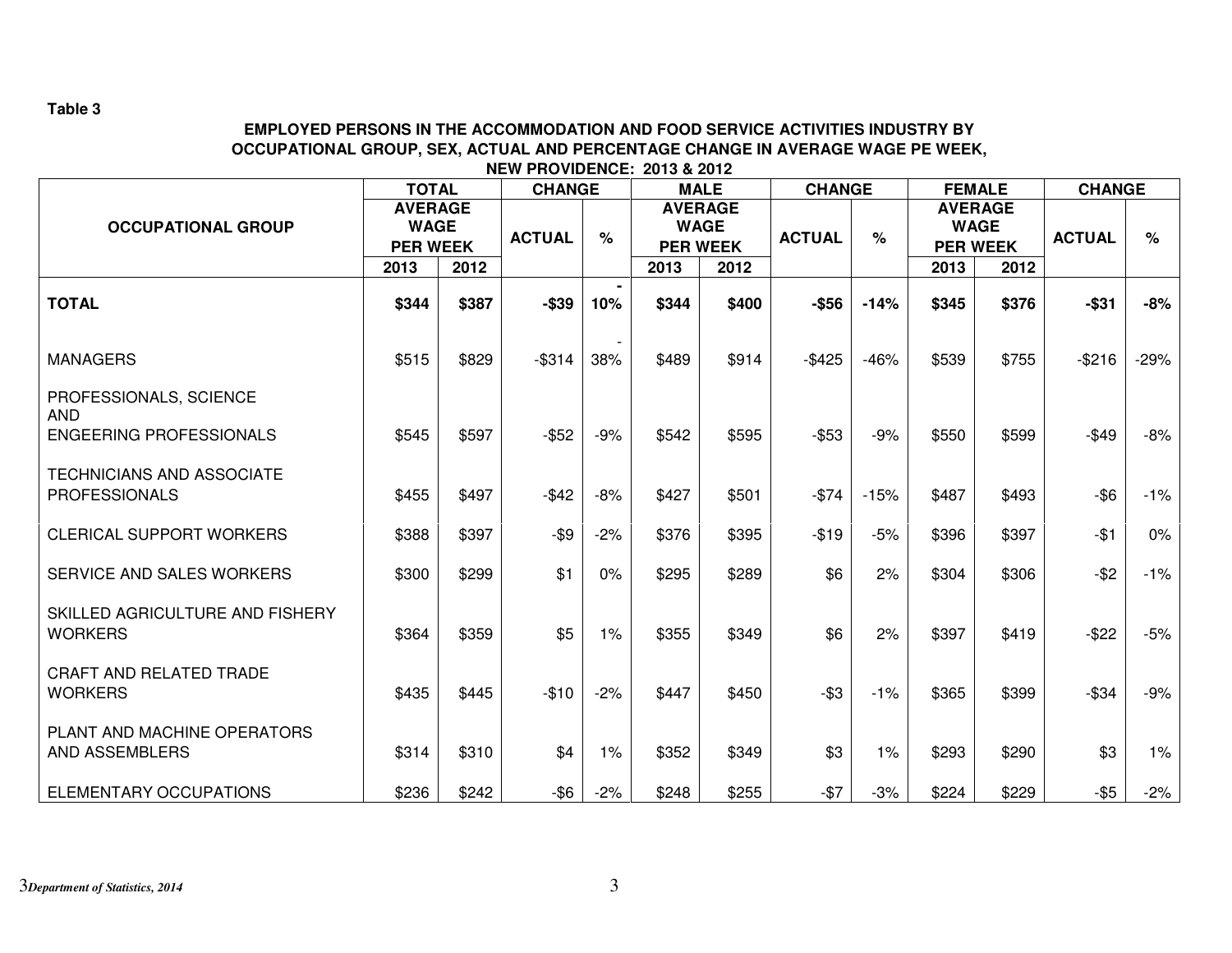#### **TABLE 4**

| <b>OCCUPATION</b>                                                      |              | <b>AVERAGE HOURS</b><br><b>WORKED</b> |               | <b>AVERAGE WAGE PER</b><br><b>WEEK</b> |             |               |  |
|------------------------------------------------------------------------|--------------|---------------------------------------|---------------|----------------------------------------|-------------|---------------|--|
|                                                                        | <b>TOTAL</b> | <b>MALE</b>                           | <b>FEMALE</b> | <b>TOTAL</b>                           | <b>MALE</b> | <b>FEMALE</b> |  |
| <b>TOTAL</b>                                                           | 39           | 39                                    | 39            | \$344                                  | \$344       | \$345         |  |
| <b>MANAGERS</b>                                                        | 40           | 40                                    | 40            | \$515                                  | \$489       | \$539         |  |
| Managing Directors and Chief Executives                                | 40           | 40                                    | 40            | \$258                                  | \$189       | \$342         |  |
| <b>Finance Managers</b>                                                | 40           | 40                                    | 40            | \$188                                  | \$158       | \$199         |  |
| Personnel and Industrial Relations Managers (Non-Governmental)         | 40           | 40                                    | 40            | \$612                                  | \$498       | \$631         |  |
| <b>Planning Managers</b>                                               | 40           | 40                                    |               | \$445                                  | \$445       |               |  |
| Business Services and Administration Managers Not Elsewhere Classified | 40           | 40                                    | 40            | \$597                                  | \$558       | \$644         |  |
| Sales and Marketing Managers                                           | 40           | 40                                    | 40            | \$682                                  | \$687       | \$680         |  |
| Research and Product Development Managers                              | 40           | 40                                    |               | \$950                                  | \$950       |               |  |
| Supply, Distribution and Related Managers                              | 40           | 40                                    | 40            | \$608                                  | \$602       | \$619         |  |
| Information and Communications Technology Service Managers             | 40           | 40                                    | 40            | \$417                                  | \$512       | \$228         |  |
| <b>Hotel and Motel Managers</b>                                        | 40           | 40                                    | 40            | \$564                                  | \$536       | \$583         |  |
| Restaurant Managers (In Hotel)                                         | 40           | 40                                    | 40            | \$591                                  | \$596       | \$586         |  |
| Restaurant Managers (Not In Hotel)                                     | 40           | 40                                    |               | \$467                                  | \$467       |               |  |
| Bars, Lounges and Night Clubs (In Hotel)                               | 40           | 40                                    | 40            | \$637                                  | \$624       | \$650         |  |
| Retail and Wholesale Trade Managers                                    | 40           | 40                                    | 40            | \$402                                  | \$479       | \$386         |  |
| Sports, Recreation and Cultural Centre Managers                        | 40           | 40                                    | 40            | \$597                                  | \$577       | \$613         |  |
| Services Managers Not Elsewhere Classified                             | 40           | 40                                    | 40            | \$557                                  | \$564       | \$550         |  |
|                                                                        |              |                                       |               |                                        |             |               |  |
| PROFESSIONALS, SCIENCE AND ENGINEERING PROFESSIONALS                   | 40           | 40                                    | 40            | \$545                                  | \$542       | \$550         |  |
| <b>Environmental Protection Professionals</b>                          | 40           | 40                                    | 40            | \$537                                  | \$552       | \$510         |  |
| <b>Mechanical Engineers</b>                                            | 40           |                                       | 40            | \$575                                  |             | \$575         |  |
| Engineering Professionals Not Elsewhere Classified                     | 40           | 40                                    | 40            | \$522                                  | \$505       | \$610         |  |
| <b>Electrical Engineers</b>                                            | 40           | 40                                    |               | \$812                                  | \$812       |               |  |
| <b>Electronics Engineers</b>                                           | 40           | 40                                    |               | \$900                                  | \$900       |               |  |
| <b>Nursing Professionals</b>                                           | 40           |                                       | 40            | \$612                                  |             | \$612         |  |
| Accountants (Certified)                                                | 40           | 40                                    | 40            | \$650                                  | \$626       | \$662         |  |
| <b>Financial Analysts</b>                                              | 40           | 40                                    | 40            | \$219                                  | \$0         | \$292         |  |
| Accountants (Non-Certified)                                            | 39           | 39                                    | 39            | \$525                                  | \$522       | \$533         |  |
| Management and Organization Analysts                                   | 40           | 40                                    | 40            | \$677                                  | \$623       | \$783         |  |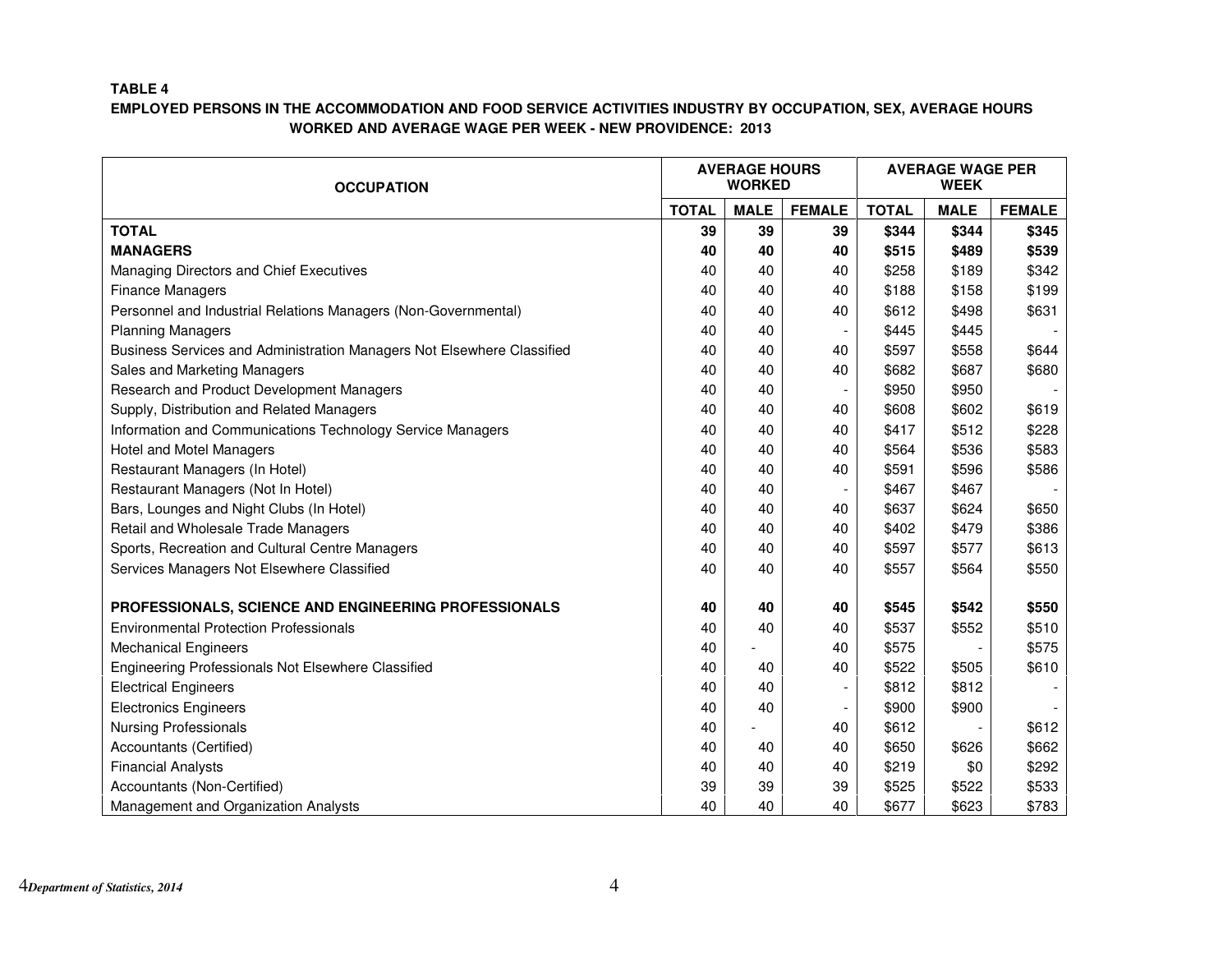| <b>OCCUPATION</b>                                               |              | <b>AVERAGE HOURS</b><br><b>WORKED</b> |                          | <b>AVERAGE WAGE PER</b><br><b>WEEK</b> |             |               |  |
|-----------------------------------------------------------------|--------------|---------------------------------------|--------------------------|----------------------------------------|-------------|---------------|--|
|                                                                 | <b>TOTAL</b> | <b>MALE</b>                           | <b>FEMALE</b>            | <b>TOTAL</b>                           | <b>MALE</b> | <b>FEMALE</b> |  |
| <b>Policy Administration Professionals</b>                      | 40           | 40                                    | 40                       | \$657                                  | \$673       | \$651         |  |
| Training and Staff Development Professionals                    | 40           | 40                                    | 40                       | \$189                                  | \$0         | \$568         |  |
| Advertising and Marketing Professionals                         | 40           | 40                                    | 40                       | \$607                                  | \$717       | \$510         |  |
| <b>Public Relations Professionals</b>                           | 40           |                                       | 40                       | \$0                                    |             | \$4,534       |  |
| <b>Archivists and Curators</b>                                  | 40           | 40                                    |                          | \$949                                  | \$949       |               |  |
| Librarians and Related Information Professionals                | 40           |                                       | 40                       | \$471                                  |             | \$471         |  |
| <b>Authors and Related Writers</b>                              | 38           | 38                                    | 38                       | \$380                                  | \$380       | \$380         |  |
| <b>Visual Artists</b>                                           | 40           | 40                                    |                          | \$838                                  | \$838       |               |  |
| <b>TECHNICIANS AND ASSOCIATE PROFESSIONALS</b>                  | 39           | 39                                    | 39                       | \$455                                  | \$427       | \$487         |  |
| Civil Engineering Technicians                                   | 40           | 39                                    |                          | \$424                                  | \$424       |               |  |
| <b>Electrical Engineering Technicians</b>                       | 38           | 38                                    | $\overline{\phantom{a}}$ | \$467                                  | \$467       |               |  |
| Mechanical Engineering Technicians                              | 40           | 40                                    |                          | \$381                                  | \$381       |               |  |
| Life Science Technicians (Excluding Medical)                    | 40           | 40                                    | 40                       | \$438                                  | \$344       | \$531         |  |
| Ships' Deck officers and Pilots                                 | 38           | 38                                    |                          | \$340                                  | \$340       |               |  |
| Physiotherapy Technicians and Assistants                        | 38           | 38                                    | 38                       | \$207                                  | \$190       | \$210         |  |
| Environmental and Occupational Health Inspectors and Associates | 38           | 38                                    | 38                       | \$351                                  | \$356       | \$334         |  |
| Valuers and Loss Assessors                                      | 40           |                                       | 40                       | \$584                                  |             | \$584         |  |
| <b>Buyers</b>                                                   | 40           | 40                                    | 40                       | \$592                                  | \$636       | \$563         |  |
| Clearing and Forwarding Agents                                  | 40           | 40                                    |                          | \$520                                  | \$520       |               |  |
| <b>Conference and Event Planners</b>                            | 39           | 40                                    | 39                       | \$462                                  | \$328       | \$475         |  |
| Business Services Agents Not Elsewhere Classified               | 40           | 40                                    | 40                       | \$658                                  | \$865       | \$450         |  |
| Administrative and Executive Secretaries                        | 40           | 39                                    | 40                       | \$581                                  | \$383       | \$587         |  |
| Athletes and Sports Players                                     | 40           | 40                                    | 40                       | \$332                                  | \$342       | \$225         |  |
| Fitness and Recreation Instructors and Program Leaders          | 39           | 39                                    | 40                       | \$457                                  | \$442       | \$472         |  |
| Photographers                                                   | 39           | 39                                    | 40                       | \$394                                  | \$380       | \$409         |  |
| Interior Designers and Decorators                               | 39           | 40                                    | 39                       | \$451                                  | \$437       | \$452         |  |
| Chefs                                                           | 40           | 40                                    | 40                       | \$534                                  | \$510       | \$567         |  |
| Other Artistic and Cultural Associate Professionals             | 38           | 38                                    | 39                       | \$469                                  | \$474       | \$448         |  |
| <b>Computer Network and Systems Technicians</b>                 | 40           |                                       | 40                       | \$575                                  |             | \$575         |  |
| Broadcasting and Audio-Visual Technicians                       | 38           | 38                                    | $\overline{\phantom{a}}$ | \$380                                  | \$380       |               |  |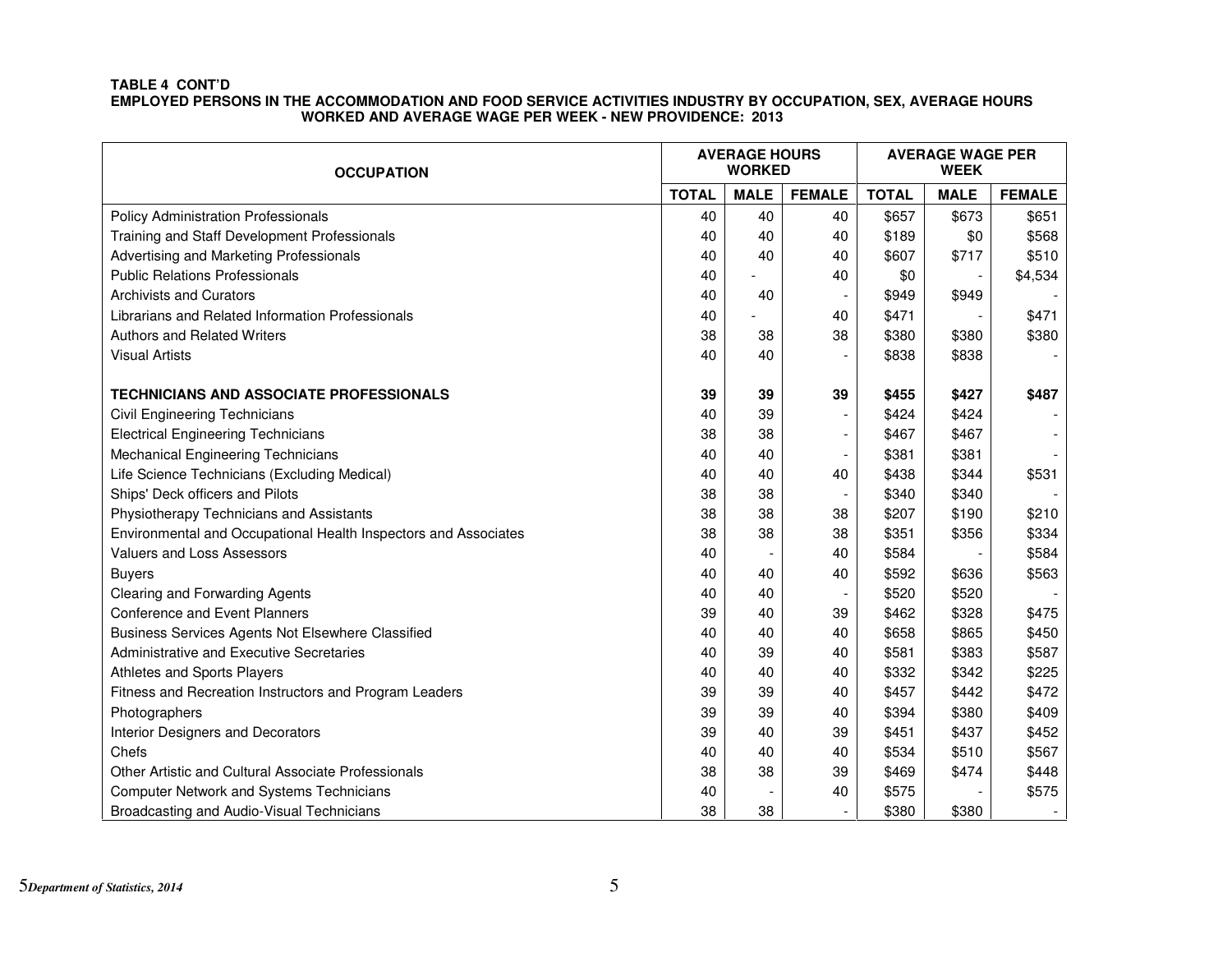#### **TABLE 4 CONT'D**

| <b>OCCUPATION</b>                                                                |              | <b>AVERAGE HOURS</b><br><b>WORKED</b> |               | <b>AVERAGE WAGE PER</b><br><b>WEEK</b> |             |               |  |
|----------------------------------------------------------------------------------|--------------|---------------------------------------|---------------|----------------------------------------|-------------|---------------|--|
|                                                                                  | <b>TOTAL</b> | <b>MALE</b>                           | <b>FEMALE</b> | <b>TOTAL</b>                           | <b>MALE</b> | <b>FEMALE</b> |  |
| <b>Telecommunications Engineering Technicians</b>                                | 40           |                                       | 40            | 456                                    |             | 456           |  |
| <b>CLERICAL AND SUPPORT WORKERS</b>                                              | 39           | 39                                    | 39            | \$388                                  | \$376       | \$396         |  |
| Secretaries (General)                                                            | 40           |                                       |               | \$481                                  |             | \$481         |  |
| Data Entry Clerks                                                                | 40           |                                       | 40            | \$423                                  |             | \$423         |  |
| Bookmakers, Croupiers and Related Gaming Workers                                 | 40           | 40                                    | 40            | \$384                                  | \$390       | \$379         |  |
| <b>Contact Centre Information Clerks</b>                                         | 39           | 39                                    | 39            | \$420                                  | \$425       | \$419         |  |
| <b>Telephone Switchboard Operators</b>                                           | 38           | 38                                    | 38            | \$347                                  | \$341       | \$347         |  |
| <b>Hotel Receptionists</b>                                                       | 38           | 39                                    | 38            | \$404                                  | \$396       | \$407         |  |
| <b>Enquiry Clerks</b>                                                            | 40           | 40                                    | 40            | \$411                                  | \$390       | \$440         |  |
| Receptionists (General)                                                          | 39           |                                       | 39            | \$410                                  |             | \$410         |  |
| Accounting and Bookkeeping Clerks                                                | 38           | 38                                    | 39            | \$450                                  | \$427       | \$462         |  |
| <b>Stock Clerks</b>                                                              | 38           | 38                                    | 38            | \$329                                  | \$320       | \$408         |  |
| <b>Production Clerks</b>                                                         | 38           | 38                                    | 39            | \$335                                  | \$305       | \$365         |  |
| Mail Carriers and Sorting Clerks                                                 | 38           | 38                                    |               | \$318                                  | \$318       |               |  |
| <b>Scribes and Related Workers</b>                                               | 40           | 40                                    | 40            | \$697                                  | \$728       | \$676         |  |
| <b>SERVICE AND SALES WORKERS</b>                                                 | 38           | 38                                    | 38            | \$300                                  | \$295       | \$304         |  |
| Cooks                                                                            | 38           | 38                                    | 38            | \$330                                  | \$335       | \$328         |  |
| Pantry Worker In Hotel & Restaurant                                              | 38           | 38                                    | 38            | \$302                                  | \$300       | \$303         |  |
| Waiters (In Hotel)                                                               | 38           | 38                                    | 38            | \$193                                  | \$189       | \$196         |  |
| Bartenders (In Hotel)                                                            | 38           | 38                                    | 38            | \$289                                  | \$292       | \$273         |  |
| Captains, Maitre'd and Food & Beverage Supervisors ( Restaurant Or Bar In Hotel) | 38           | 38                                    | 38            | \$299                                  | \$315       | \$277         |  |
| Hairdressers                                                                     | 38           |                                       | 38            | \$190                                  |             | \$190         |  |
| Cleaning & Housekeeping Supervisors In Hotels                                    | 39           | 39                                    | 39            | \$476                                  | \$503       | \$459         |  |
| Domestic Housekeepers                                                            | 39           | 40                                    | 39            | \$436                                  | \$448       | \$414         |  |
| Pet Groomers and Animal Care Workers                                             | 40           | 40                                    |               | \$525                                  | \$525       |               |  |
| Personal Services Workers Not Elsewhere Classified                               | 38           | 38                                    | 38            | \$337                                  | \$337       | \$337         |  |
| <b>Shop Sales Assistants</b>                                                     | 38           | 38                                    | 38            | \$302                                  | \$329       | \$296         |  |
| <b>Cashiers and Ticket Clerks</b>                                                | 38           | 38                                    | 38            | \$385                                  | \$658       | \$346         |  |
| Cashiers (Restaurants and Bars In Hotel)                                         | 38           | 38                                    | 38            | \$360                                  | \$355       | \$361         |  |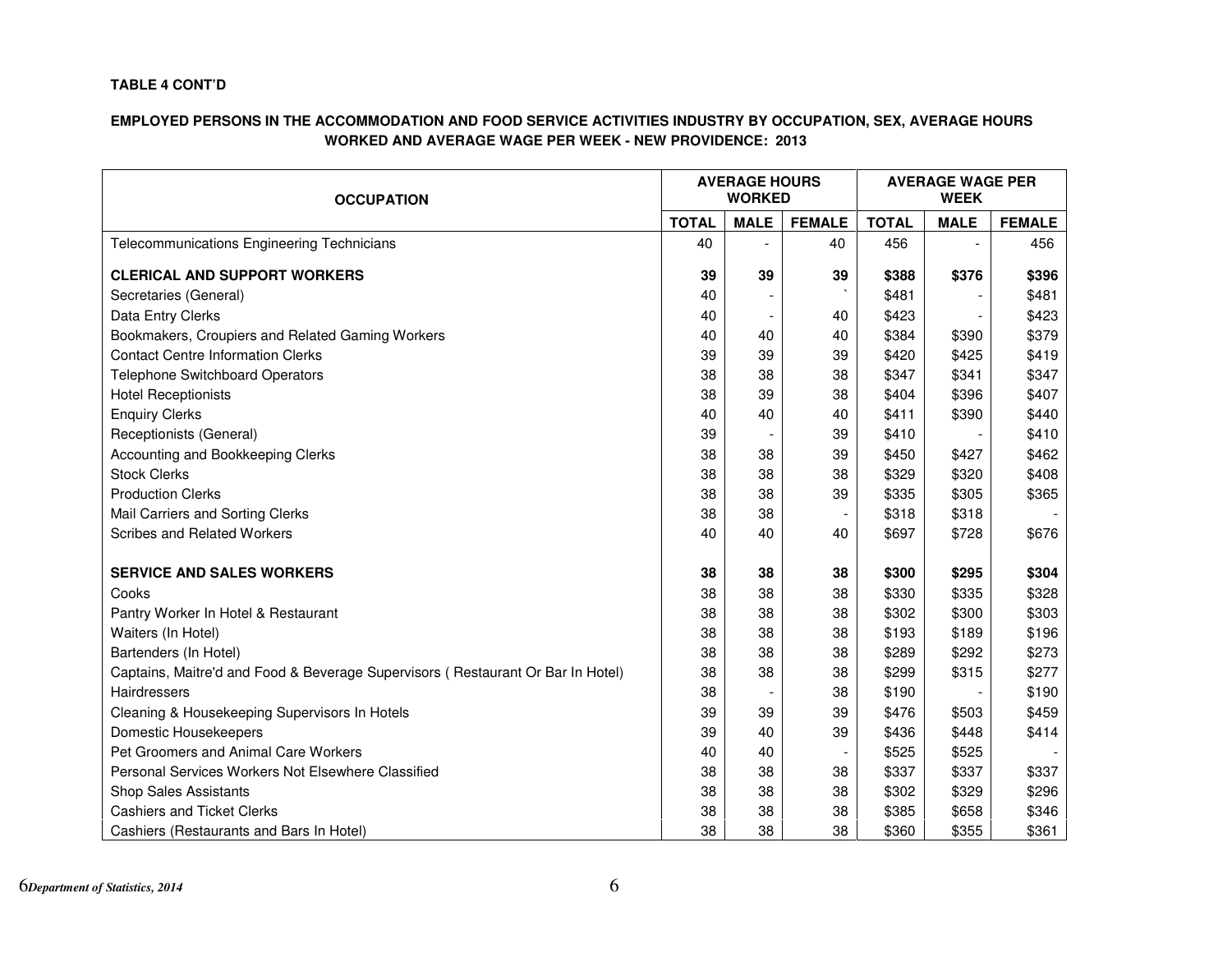#### **TABLE 4 CONT'D**

| <b>OCCUPATION</b>                                                  |              | <b>AVERAGE HOURS</b><br><b>WORKED</b> |               | <b>AVERAGE WAGE PER</b><br><b>WEEK</b> |             |               |
|--------------------------------------------------------------------|--------------|---------------------------------------|---------------|----------------------------------------|-------------|---------------|
|                                                                    | <b>TOTAL</b> | <b>MALE</b>                           | <b>FEMALE</b> | <b>TOTAL</b>                           | <b>MALE</b> | <b>FEMALE</b> |
|                                                                    |              |                                       |               |                                        |             |               |
| Cahiers In Casino                                                  | 40           | 40                                    | 40            | \$398                                  | \$398       | \$391         |
| <b>Food Service Counter Attendants</b>                             | 38           | 38                                    | 38            | \$323                                  | \$323       | \$322         |
| <b>Security Guards</b>                                             | 40           | 40                                    | 40            | \$404                                  | \$404       | \$418         |
| Protective Services Workers Not Elsewhere Classified               | 38           | 38                                    | 39            | \$314                                  | \$314       | \$431         |
| SKILLED AGRICULTURAL, FORESTRY AND FISHERY WORKERS                 | 39           | 39                                    | 39            | \$364                                  | \$355       | \$397         |
| Gardeners, Horticultural and Nursery Growers                       | 38           | 38                                    | 38            | \$330                                  | \$332       | \$309         |
| Aquarist                                                           | 40           | 40                                    | 40            | \$448                                  | \$452       | \$442         |
|                                                                    |              |                                       |               |                                        |             |               |
| <b>CRAFT AND RELATED TRADE WORKERS</b>                             | 38           | 38                                    | 38            | \$435                                  | \$447       | \$365         |
| <b>Bricklayers and Related Workers</b>                             | 38           | 38                                    |               | \$434                                  | \$434       |               |
| Carpenters and Joiners                                             | 38           | 38                                    | 38            | \$457                                  | \$460       | \$413         |
| Roofers                                                            | 38           | 38                                    |               | \$412                                  | \$412       |               |
| <b>Insulation Workers</b>                                          | 38           | 38                                    |               | \$519                                  | \$519       |               |
| Plumbers and Pipe Fitters                                          | 38           | 38                                    | 38            | \$459                                  | \$461       | \$432         |
| Building Finishers & Related Trade Workers                         | 38           | 38                                    |               | \$432                                  | \$432       |               |
| <b>Painters and Related Workers</b>                                | 38           | 38                                    | 38            | \$419                                  | \$423       | \$401         |
| <b>Toolmakers and Related Workers</b>                              | 38           | 38                                    | 38            | \$424                                  | \$422       | \$433         |
| Motor Vehicle Mechanics and Repairers                              | 38           | 38                                    |               | \$426                                  | \$426       |               |
| Agricultural and Industrial Machinery Mechanics and Repairers      | 38           | 38                                    | 38            | \$440                                  | \$445       | \$359         |
| Printers                                                           | 38           | 38                                    | 38            | \$286                                  | \$286       | \$286         |
| <b>Building and Related Electricians</b>                           | 38           | 38                                    | 38            | \$458                                  | \$461       | \$444         |
| <b>Electronics Mechanics and Servicers</b>                         | 40           | 40                                    | 40            | \$541                                  | \$543       | \$536         |
| Information and Communications Technology Installers and Servicers | 39           | 39                                    |               | \$512                                  | \$512       |               |
| Butchers, Fishmongers and Related Food Preparers                   | 38           | 38                                    | 38            | \$372                                  | \$391       | \$335         |
| Bakers, Pastry-Cooks and Confectionery Makers                      | 39           | 39                                    | 38            | \$455                                  | \$537       | \$263         |
| Dairy-Products Makers                                              | 40           | 40                                    |               | \$524                                  | \$524       |               |
| Food and Beverage Tasters and Graders                              | 38           | 38                                    |               | \$409                                  | \$409       |               |
| Sewing, Embroidery and Related Workers                             | 38           |                                       | 38            | \$342                                  |             | \$342         |